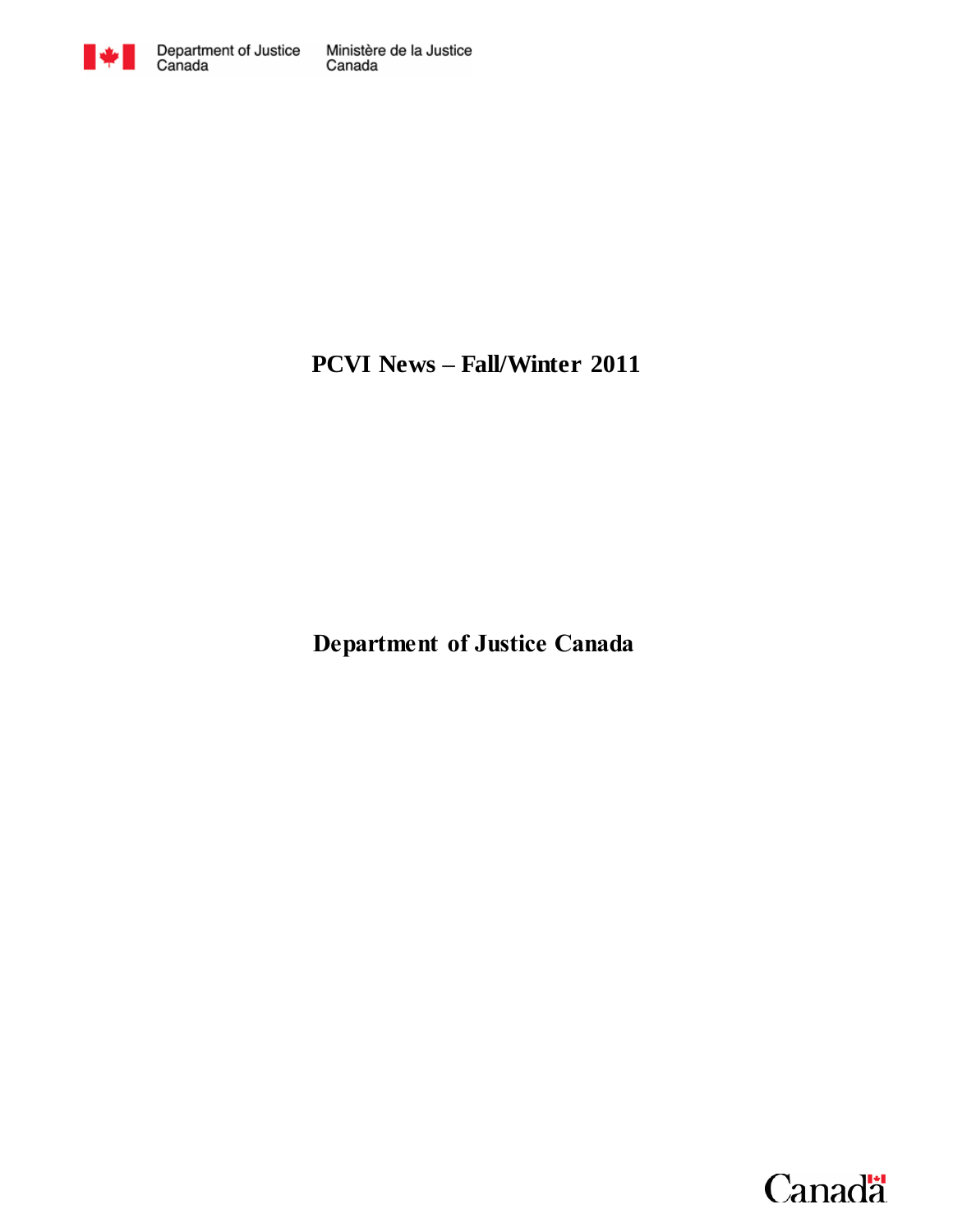# **PCVI News – Fall/Winter 2011**



## **Welcome**

Pamela Arnott, *Director and Senior Counsel, Policy Centre for Victim Issues* The New Year is a time for new beginnings. Here at the PCVI, we are delighted to be supporting organizations across the country in their beginning or enhancing of services to victims. Ruth Campbell is the coordinator of the Graduate Certificate in Victimology program at Algonquin College in Ottawa. PCVI was pleased to speak with Ms. Campbell about this new beginning: our conversation with her is printed below.

Marking the 10<sup>th</sup> anniversary of 9-11, PCVI sends a special note of recognition and respect to the families and friends of victims of terrorism. It is our hope that the Prime Minister's announcement of a National Day of Service will be a new beginning in national commitment to assist victim of terrorism.

If you have any comments on this edition of PCVI news, or would like to suggest future topics we would love to hear from you.

## **A New Resource for Victim-Serving Professionals**

A leading Quebec organization for victim assistance (Association québécoise Plaidoyer Victimes) has released their primer, *Intervention with Crime Victims* in English. First drafted in French, this compendium of best practices, research and practical advice has been updated for 2011. This instructional tool will be very helpful to practioners working with victims of crime who wish to know better how to serve their clients. Plaidoyer-Victimes (PV) brings together professionals from victim services, academia, police and criminal justice professionals to offer a unique approach to serving victims. PCVI was pleased to partner with PV on this valuable resource. For more information, visit: http://www.aqpv.ca/

## **Algonquin Victimology Certificate Program**

*The [Algonquin Victimology Certificate Program](http://www2.algonquincollege.com/ppsi/program/victimology./#ourprogram) has now entered its second year and a new cohort of students are well into their studies. Ms. Campbell is the Coordinator of the Victimology Graduate Certificate Program (as well as the Chair of the Office for Victim's of Crime in Ontario, reporting to the Attorney General, and Professor in the Police Foundations Program). As the Coordinator, Ruth Campbell shares her impressions on the program's beginnings.* 

### **How did the program begin?**

We owe it to victims to not retraumatize them. I have been working with victims of crime for 25 years and have seen too many cases where people assisting victims of crime have wellmeaning intentions but are often ill equipped without the education and foundational training necessary to best assist victims of crime. I had an "*ah-ha*" moment when the Cornwall Inquiry's Commissioner suggested there was a lack of training for people who work with victims. From that moment on, I had a development training program in mind.

I approached the president of Algonquin College with a proposal to start the program. We are now seeing the results with our second class of students in the program. We canvassed across Canada and consulted an advisory committee made up of people working in the field to